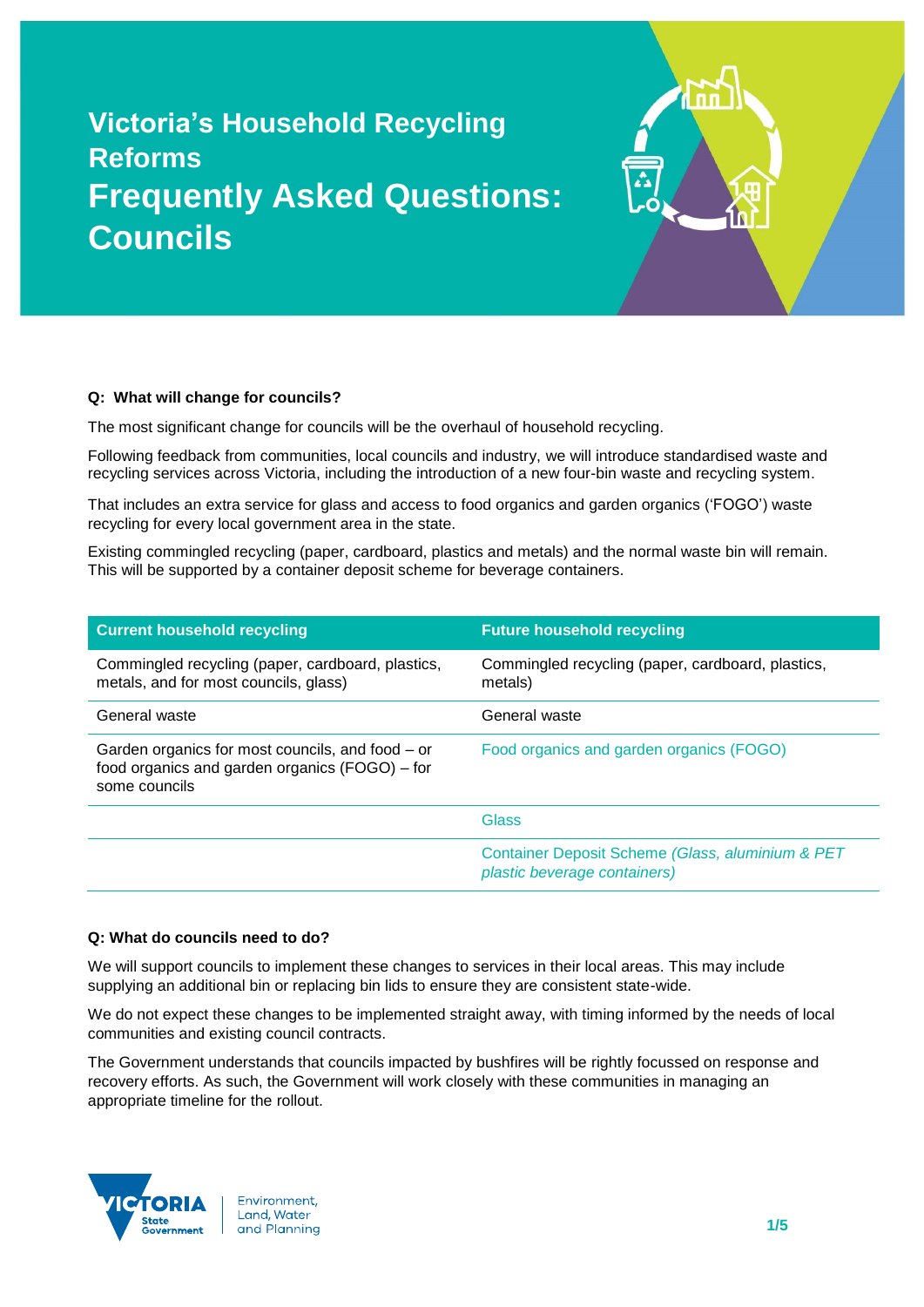Local councils will be best placed to determine if drop-off points or transfer stations are a better alternative to kerbside collection in some areas.

## **Q: What funding support will be available to support these changes?**

As a key implementation partner, the Government will support councils to gradually phase-in the new household collection program through an \$129 million Household Recycling Reforms package.

An education and behaviour change campaign will support the rollout of the initiatives. It will target households, businesses, councils, community groups and charities – helping them transition to the new system.

This investment will deliver a new, reliable system that will help maximise household recycling and create thousands of jobs and investment across Victoria.

# **Q: What will change for households**?

The main changes for households will be in the way we collect waste and recycle across the state.

Under these changes, Victorians will be asked to separate waste at home and work, including using separate bins or services for food organics and garden organics (FOGO), and glass.

We're also introducing a container deposit scheme to help Victorians recycle their beverage containers.

The scheme will start by 2022/23 and will be designed and delivered in partnership with councils and industry.

## **Q: How many bins or services will households have?**

Victorians will separate their waste across **four** services: glass, commingled recycling, general (or 'residual') waste and, across Victoria over the longer term, a food organics and garden organics (FOGO) service. Where households do not currently have a 'kerbside' bin collection service, alternative access to these four services will be provided, based on the needs of local communities.

## **Q: Why is there going to be a separate bin or service for glass?**

When glass is collected in commingled recycling bins, it can become a major contaminant as it breaks and glass fragments stick to other materials, particularly in paper and cardboard.

It is very difficult to separate glass from other materials, limiting the recyclability of both the glass and the other materials.

By collecting glass separately, we can make sure more of it is effectively recycled – with jars and bottles transformed into multiple different products, including new roads and footpaths.

Separating glass will also reduce contamination in commingled recycling bins, and make sure that paper and plastics can be recovered effectively.

## **Q: What is the benefit of removing food waste from landfill?**

Food waste is one of the main causes of greenhouse gas emissions as well as odour from landfill sites. Removing food waste from the garbage bin means it can be used to provide valuable nutrients in compost or

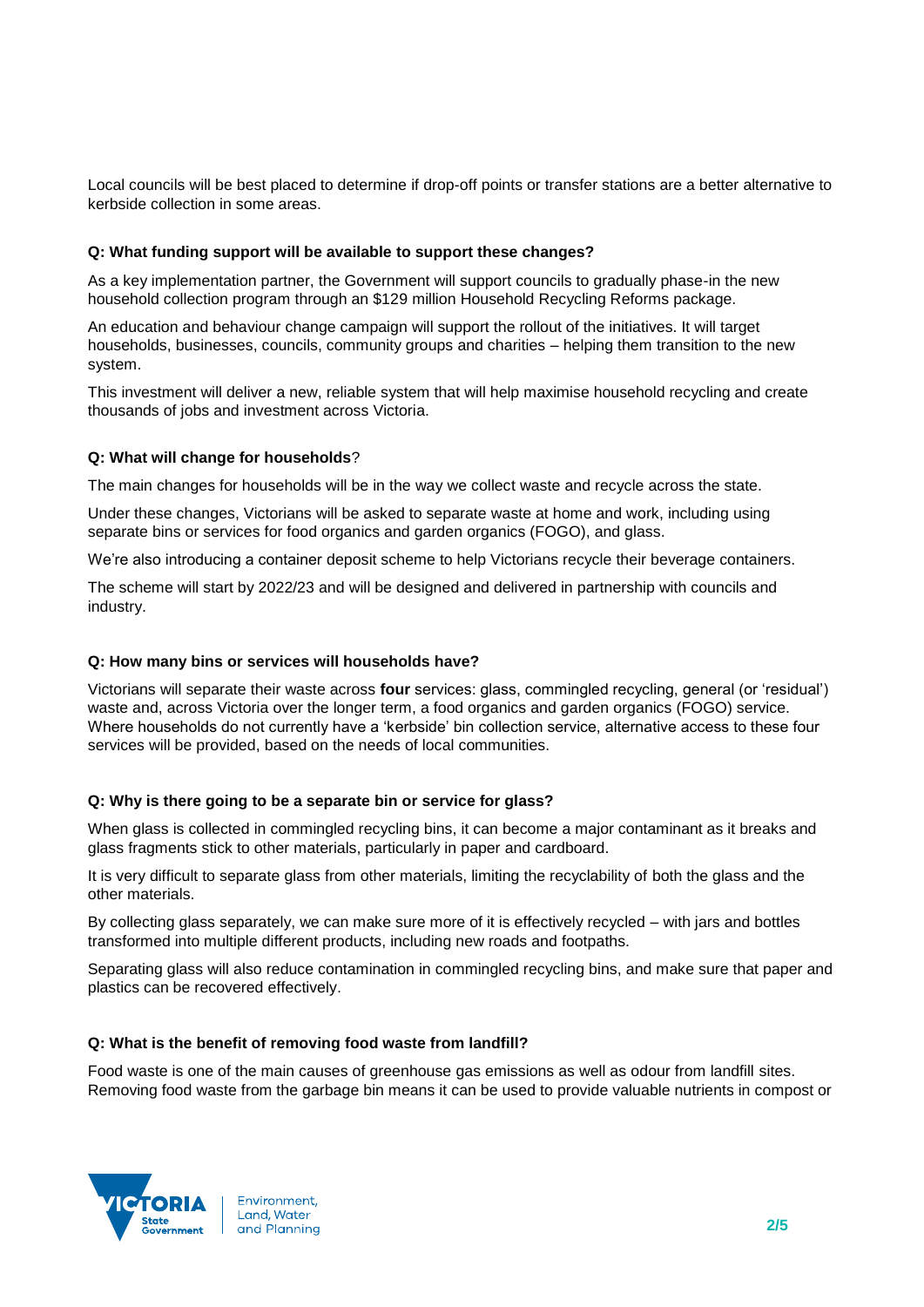become a source of energy. Developing these uses further in Victoria will encourage innovation and enable the adoption of new technologies to reuse materials that are otherwise going to waste.

## **Q: How will these changes affect areas that currently don't have household collections?**

In council areas that do not have kerbside collections, households will be asked to continue to dispose of their commingled recycling, garden organics and general waste as they do currently.

Councils will be able to decide what works best for these areas over time. This may be putting new arrangements in place like transfer stations and drop-off points to help recycle glass and food waste.

### **Q: How will the changes affect householders living in apartments?**

We understand that people living in apartments have different needs and may need to use crates or tubs for sorting and separating their recyclables and share bins with their neighbours. The Government will work with local councils to determine the best arrangements for these residents.

## **Q: When will these changes happen?**

The Victorian Government will work with individual councils to roll out the new waste collection services, including new bins and bin lids.

New services are likely to commence in the second half of 2021 for many council areas, with other areas introducing new services later as they enter new contracts for waste and recycling collection.

The new separate glass service is expected to be fully in place by 2027, while the new services and consistent bin lid colours for glass, commingled recycling, food organics and garden organics (FOGO) and residual waste will be in place across Victoria by the end of 2030.

Before introducing FOGO services across Victoria, the Government will work with industries, including the waste and agricultural sectors, to ensure Victoria can process this material into the highest value products and that we have markets available to take all the product generated.

### **Q: Why are some councils getting their new bins before others?**

At the moment, the waste management system is largely managed by individual councils.

With almost three million households across Victoria, living in 78 different council areas, this staged rollout is the best way to transition to an integrated waste and recycling system and to make sure the right infrastructure – such as bins, trucks and processing facilities – are appropriately in place.

## **Q. Will bin collection timings change?**

Councils are best placed to determine the frequency of collection in their own communities.

We do, however, expect that councils will maintain the regularity of their services – including residual waste on a weekly basis – in line with the needs of their communities.

The Metropolitan Waste and Resource Recovery Group has developed guidance for councils on optimal collection frequency relating to the current system, this is especially important for food and garden collection systems. The introduction of glass is likely to best alternate with commingled collections given the anticipated reduction in volume in the commingled bin.